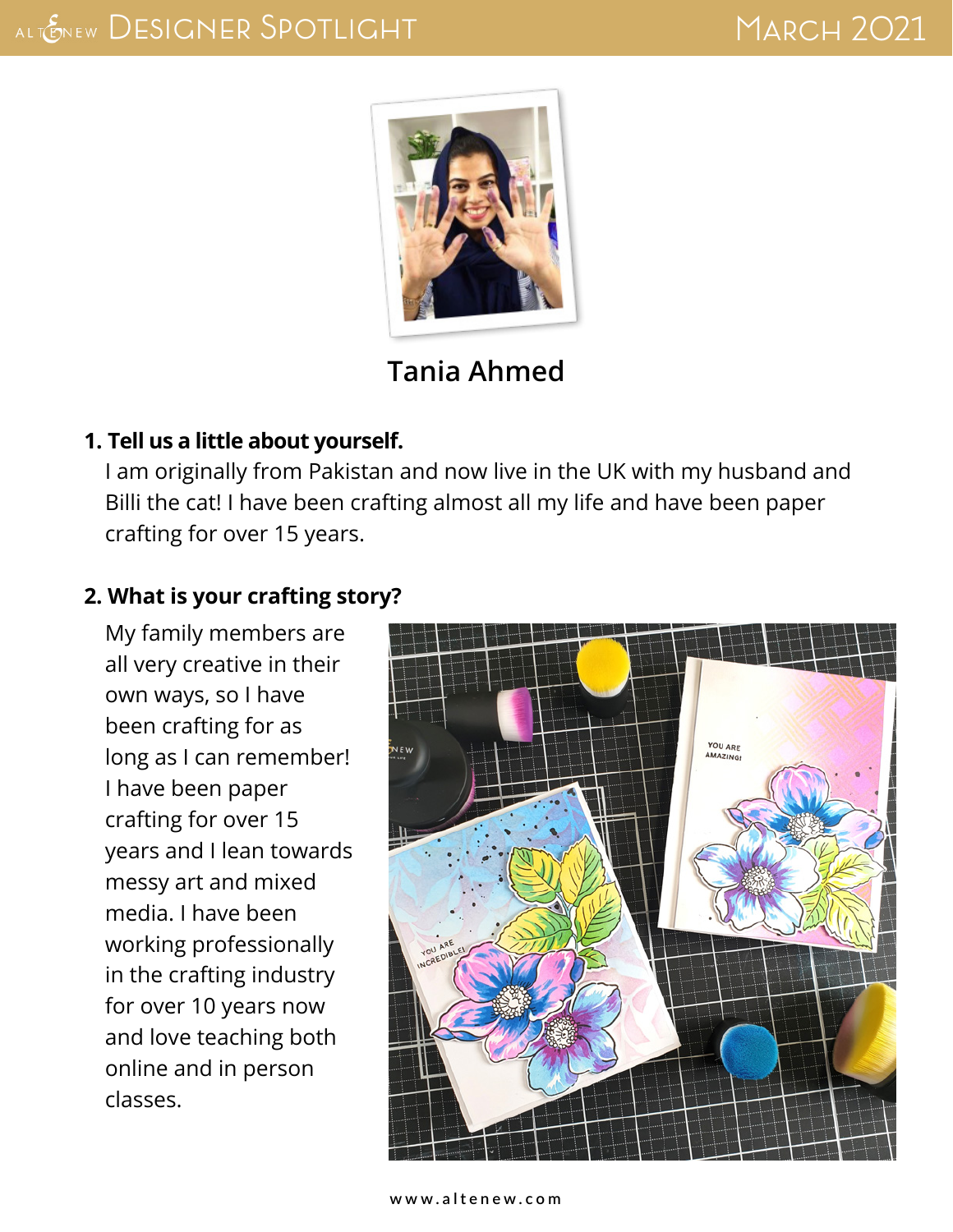# MARCH 2021

## **3. What is your why?**

My why is and has always been bringing my love and joy of crafting to others. Teaching is my passion! Crafting is almost like therapy for me, and if I can share a little bit of my love for arts and crafts with others and inspire them, I consider my job done. My why has always been service to humanity in some way, and I try to do it through teaching arts and crafts.

#### **4. What project has been your favorite or most meaningful to create?**

It is so hard to choose one project, but I think my favorite is my **[Product](https://mixedmedia.altenew.com/2020/10/06/3-mixed-media-projects-with-ink-blending-tools/)  [Focus blog post on the Ink Blending Tools!](https://mixedmedia.altenew.com/2020/10/06/3-mixed-media-projects-with-ink-blending-tools/)** I felt like I was in a complete trance as I was making the project, and it all came together so easily, and I loved the color combination!

## **5. How would you describe your personal crafting style?**

Messy with negative space, technique-based, mixed media, and very, very colorful! Oh and accents of metallics, too.

### **6. What is your Altenew story?**

I first met May Park at a craft trade show in Germany, and I kept in touch with the company and watched it grow over the years in awe. I was invited to join a few blog hops as a guest, and then I decided to take the leap and signed up for the Altenew Educator Certification Program! It all started with an invitation to teach an online workshop for Altenew Academy, and then I was invited to join the Mixed Media Design Team last year in April 2020 which was a HUGE thrill!